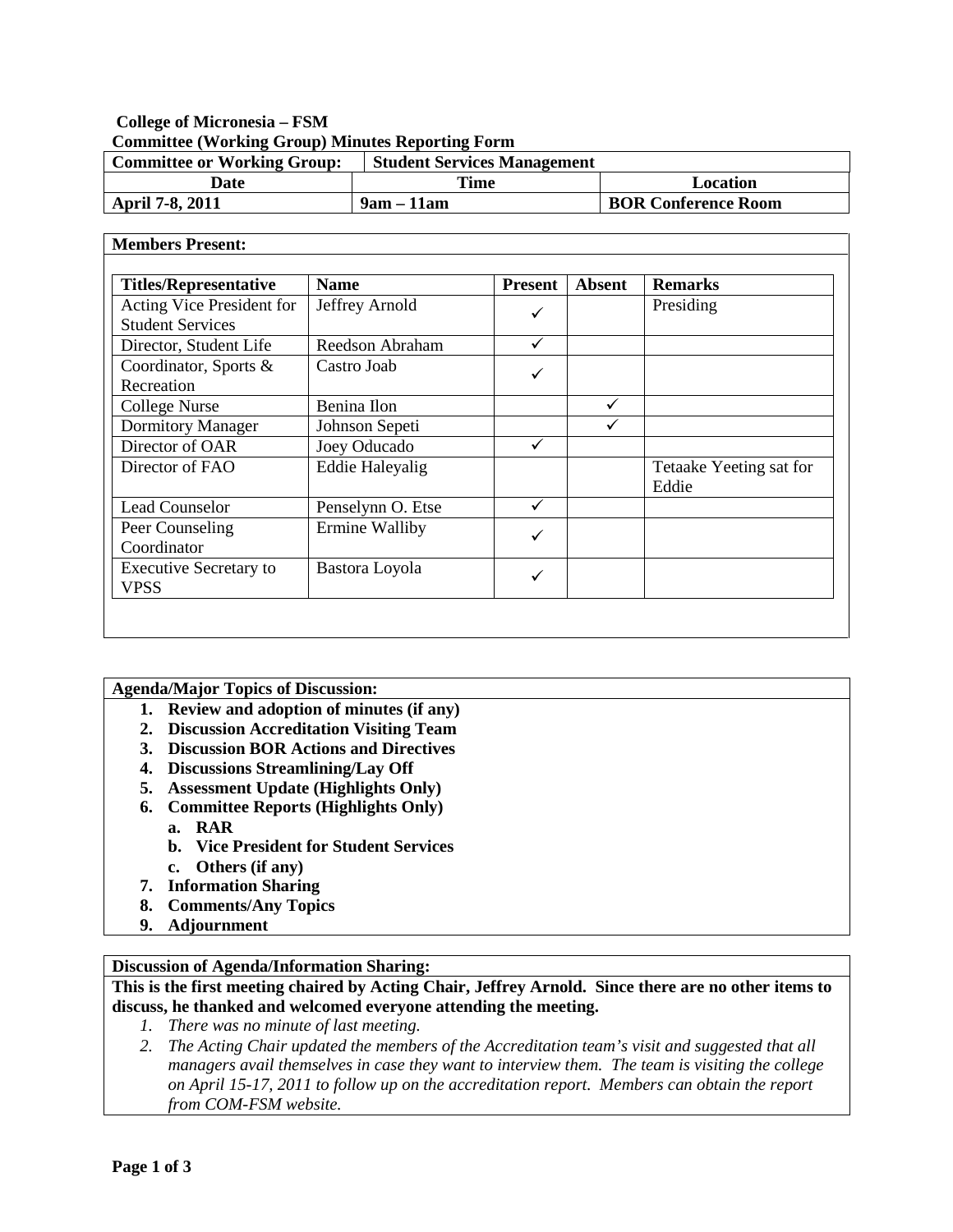- *3. Since the previous Chair already shared with the members the BOR actions and directives.* 
	- *One of the directives, student only pays \$15.00 during registration and \$35.00 will be charged to the student's Pell Grant.*
- *4. Notices were served yesterday to the affected student services staff that were placed on lay off. The affected staffs are organizing an assembly at the gym for any questions comments or feedback. The members felt bad for the affected staff and hope that everything goes well in the long run.*
- *5. Since Joey is the student services assessment facilitator, the Acting Chair suggested that he pointed out some highlights on this item. Based on the new structure, the Student Services departments to come up with one assessment report system wide. All divisions and others will be consolidated in one report with different mission statements. There was lengthy discussion on this item. The Acting Chair recommended that all managers start developing their assessment report.*
- *6. a.* Recruitment and Retention
	- *will send the number of enrollment list via email*
	- *1715 students of all state high schools took the COMET 2011 and will forward the statistics via email*
	- *2-3 members will be sent out for recruitment schedule on 4/18*
	- *will send out an email to invite the faculty for recruitment*
	- *b.* Vice President for Student Services
		- *send out their recommendations to the RAR committee regarding the Spring 2011 Graduation regarding the venue, time, person doing the invocation and benediction. Five candidates were nominated for keynote speaker and the members recommended that a staff be the master of ceremony. The Spring 2011 is slated on May13, 2011.*

 *c.* Others

- *The Lead Counselor announced that her two staff are attending the Education USA conference in Washington DC end of this month and return mid May..*
- *The Project Coordinator at Peer Counseling office will be conducting her monitoring visit in Yap on and attend the Family Planning conference in Guam.*
- *Akiko William of Financial Aid office is attending the conference in Hawaii regarding the FAO conference this month.*
- 7. *There are no other comments and inputs from the members.*
- 8. *The meeting adjourned at 11:45am.*

**Comments/Upcoming Meeting Date & Time/Etc.:**

**Handouts/Documents Referenced:**

• *Meeting agenda*

**College Web Site Link:**

**Prepared by: Bastora Loyola Date Distributed:** 

**Approval of Minutes Process & Responses:**